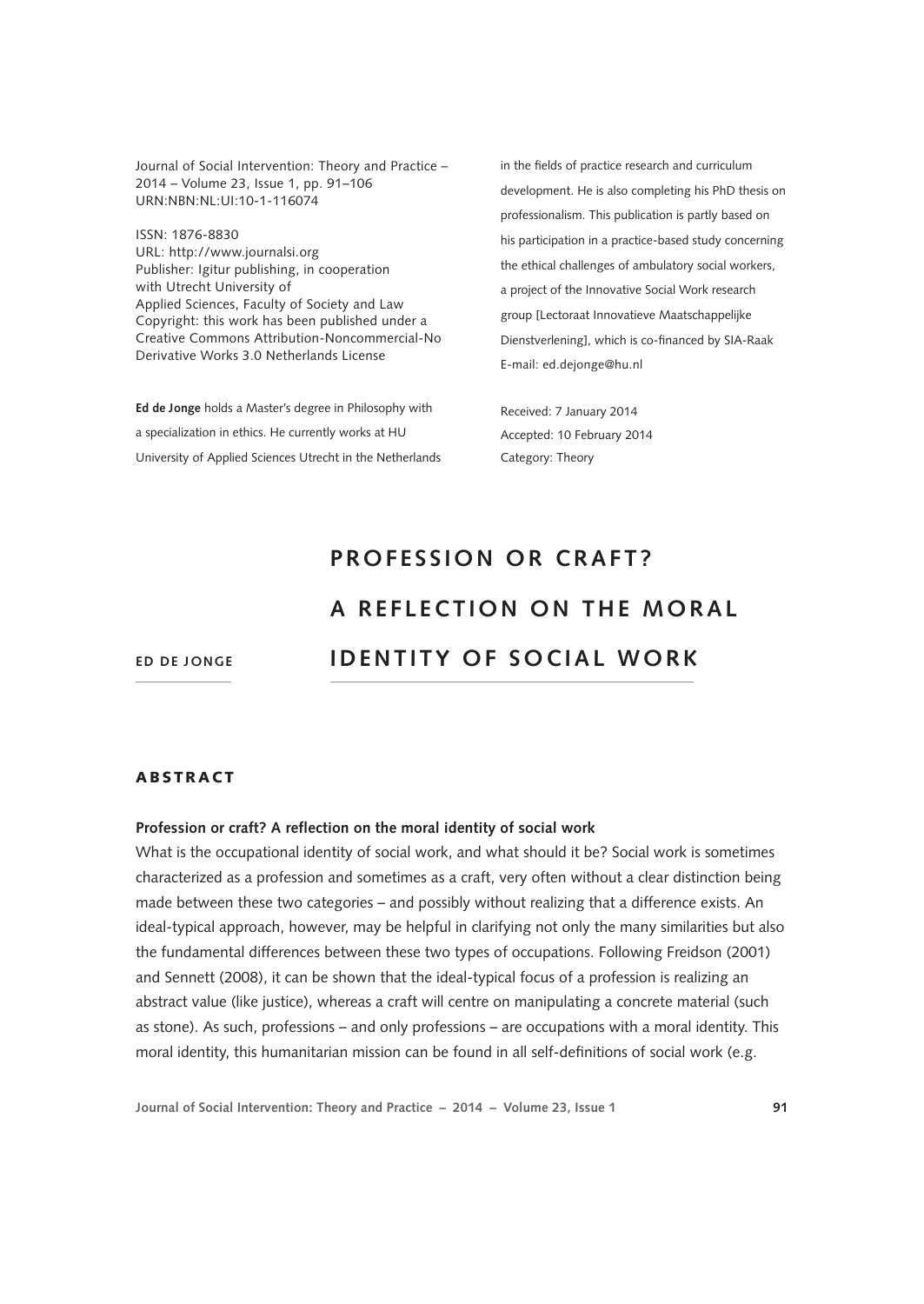IFSW, NVMW). Social work should therefore be regarded as a profession and not as a craft. This is not merely an academic discussion but impacts on the position of the occupation in society, as recent developments in the Netherlands concerning the new style of welfare ("Welzijn Nieuwe Stijl") illustrate.

## Keywords

Social work, occupational identity, profession, craft

# SAMENVATTING

#### **Professie of ambacht? Een reflectie over de morele beroepsidentiteit van sociaal werk**

Wat is de beroepsidentiteit van sociaal werk, wat behoort zij te zijn? Sociaal werk wordt wel omschreven als een professie maar ook als een ambacht, vaak zonder duidelijk onderscheid tussen en wellicht zelfs door impliciete gelijkstelling van deze kwalificaties. Met behulp van de ideaaltypische benadering kan echter worden aangetoond dat deze twee typen beroepen niet alleen veel overeenkomsten delen maar ook op enkele punten fundamenteel van elkaar verschillen. Op basis van het werk van Freidson (2001) en Sennett (2008) kan worden aangetoond dat het ideaaltypische doel van professies het realiseren van een abstracte waarde (zoals rechtvaardigheid) is, terwijl ambachten gericht zijn op het manipuleren van concrete materialen (bijvoorbeeld steen). Bijgevolg zijn (enkel) professies beroepen met een morele identiteit. In alle zelfdefinities van sociaal werk is deze morele identiteit, deze humanitaire kern aanwezig (zie bv. IFSW, NVMW). Daarom moet sociaal werk worden beschouwd als een professie en niet als een ambacht. Dit is niet louter een academische discussie maar beïnvloedt bijvoorbeeld de positie van dit beroep in de samenleving, zoals aan de hand van de ministeriële richtlijnen betreffende Welzijn Nieuwe Stijl kan worden geïllustreerd.

#### Trefwoorden

Sociaal werk, beroepsidentiteit, professie, ambacht

## INTRODUCTION

Almost one century ago, Flexner (1915; see 2001) published an article in the title of which he raised a fundamental question: Is social work a profession? His answer was remarkably up to date, for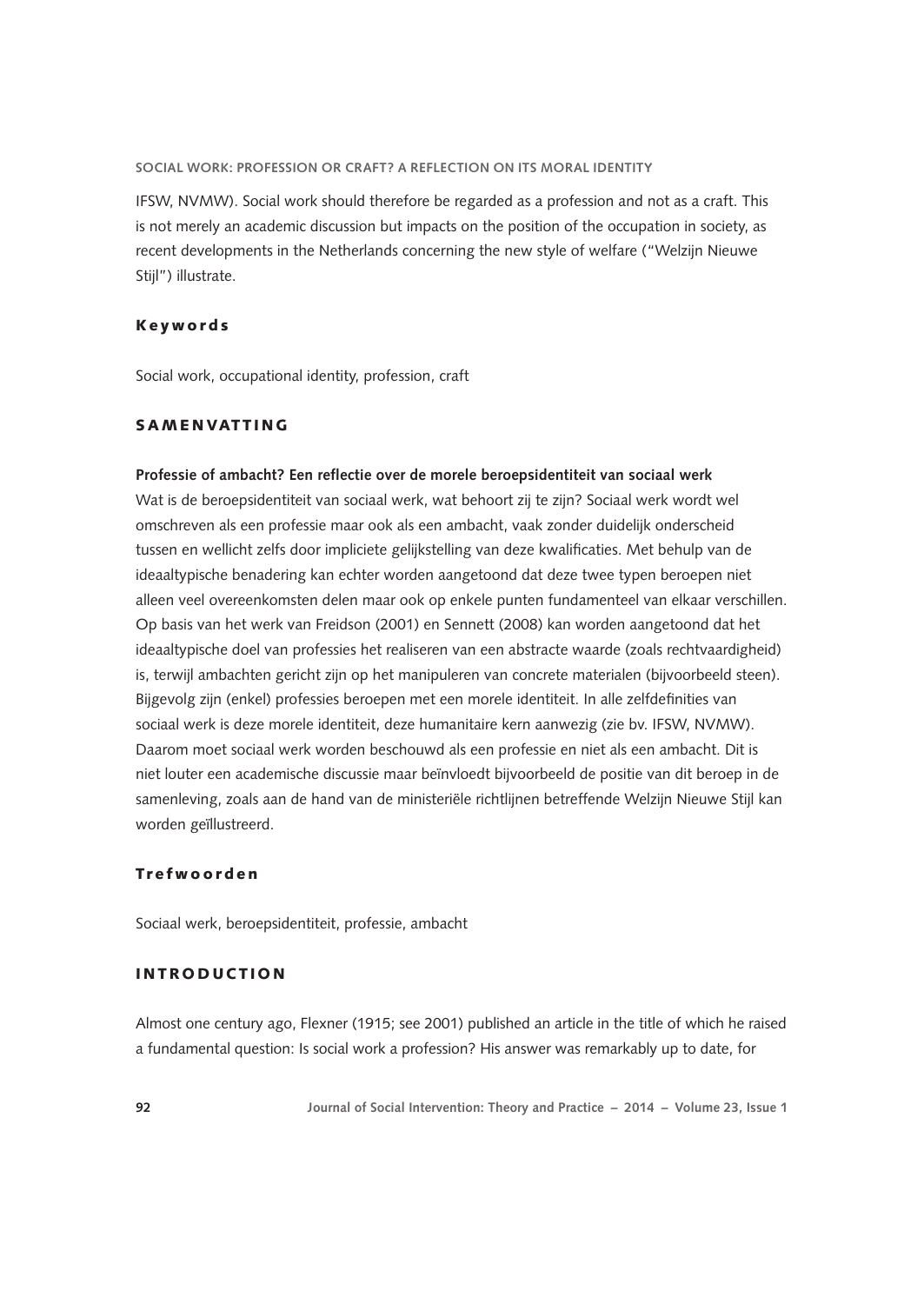he not only signals that "if social work fails to conform to some professional criteria, it very readily satisfies others", he also concludes that "in the long run, the first, main, and indispensable criterion of a profession will be the possession of professional spirit, and that test social work may, if it will, fully satisfy". Similarly, the sectoral associations state that social work is a profession (cf. e.g. IFSW, 2000; NVMW, 2006). Nevertheless, in the Netherlands there is also a tradition of viewing social work as what one might describe as a craft (Kamphuis, 1951; Van der Laan, 2005, 2006; Tonkens, 2008). There seem to be two general reasons for this categorization. The first is that these days the meaning of the words "craftsmanship" and "professionalism" are stretched beyond the point at which they can retain a significant meaning. For example, we read in newspaper reports about "the professionalization of criminality", while Sennett (2008) even identifies parenthood as a craft. The second reason is that even if we restrict ourselves to a more limited and precise definition of these two terms, they still share many characteristics. To point out the many characteristics that social work shares with crafts is, therefore, a pointless exercise when it comes to determining its identity as an occupation. The question of whether social work is a craft or a profession can therefore only be answered by focusing on the essential differences between these two categories of occupations.

A reliable answer to the question of social work's identity as an occupation can thus only be found through an ideal-typical approach to professions and crafts, because only this method can help us to define these concepts clearly on the basis of empirical findings (cf. Freidson, 2001). Fortunately, nowadays we can rely on two landmark publications by distinguished sociologists about the identity of their field of work: *Professionalism* (2001) by the late Eliot Freidson and *The Craftsman* (2008) by Richard Sennett. On the basis of these revealing works, we can discern the fundamental differences between the two groups of occupations: the primary aim of professions is to realize abstract values, while crafts are based on manipulating concrete materials. It can be demonstrated, then, that social work presents and understands itself as a profession, rather than as a craft. A major consequence of the identity of social work as a profession is that it has a moral identity: its core expertise is (moral) decision-making and it is confronted with occupational dilemmas – that is to say, moral dilemmas which arise because of the moral nature of the occupation. Categorizing social work as a *craft* would imply a denial of its moral identity, thereby reducing social workers to social engineers.

# PROFESSIONS AND CRAFTS: THE SIMILARITIES AND DIFFERENCES

Beginning with the analysis of professions by Freidson (2001) and crafts by Sennett (2008), we can identify many similarities between these two categories of occupations. The main similarities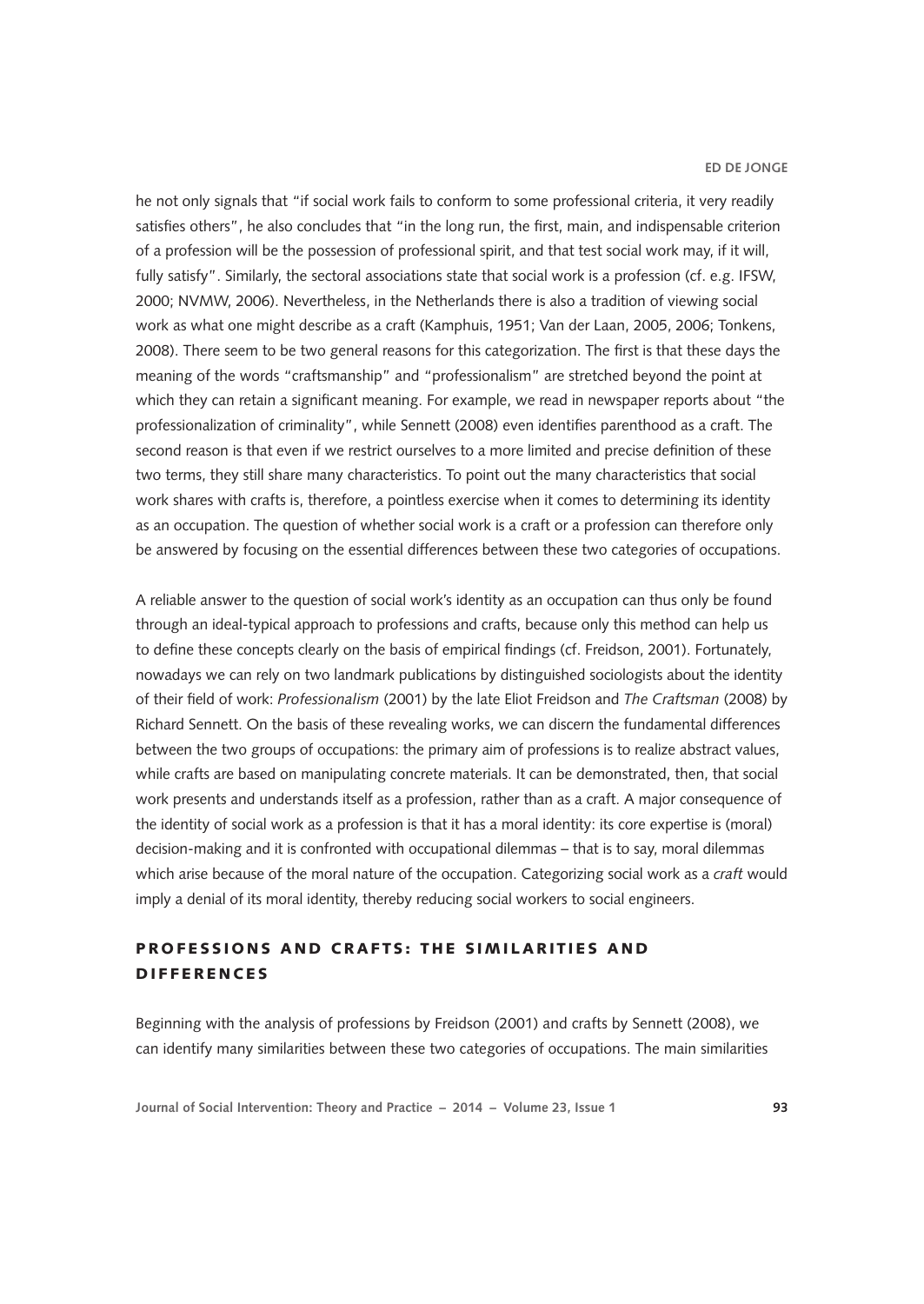involve the nature of the expertise of these occupations, the importance of the discretion required when carrying out the work, and the relatively strong social cohesion between those who work in the occupation. In these common features, they clearly differ from the two other main models for the organization of labour – namely the free market and hierarchical bureaucracy (cf. Freidson, 2001).

## Expertise

In his analysis of the competition between professions in their "fighting for turf", Abbott (1988) makes a revealing distinction between three different kinds of expertise:

Professionalism has been the main way of institutionalizing expertise in industrialized countries. There are, as we sometimes forget, many alternatives: the generalized expertise of the imperial civil services, the lay practitioners of certain religious groups, the popular diffusion of expertise characteristic of microcomputing. The contrasting examples show the essence of professionalism: professionalism's expertise is abstract, but not too abstract; it is not generally diffused; its practitioners work full time in particular areas. But professionalism shares with these alternatives the quality of institutionalizing expertise in people. As I have repeatedly argued, expertise is also institutionalized in commodities and organizations. To ask why societies incorporate their knowledge in professions is thus not only to ask why societies have specialized, lifetime experts, but also why they place expertise in people rather than things or rules. (Abbott, 1988, p. 323)

Professions, as Abbott points out and Freidson's analysis emphasizes, institutionalize expertise primarily in persons and practices. Sennett's analysis of crafts shows that these occupations are based on expertise of the same nature. Bureaucracies, by contrast, are founded on expertise that is institutionalized metaphorically and literally in procedures and protocols, whereas markets put their expertise increasingly in products that are said to be "smart". This does not mean that professions or crafts can never make use of procedural or product-based expertise. But it does mean that if it is possible to institutionalize the expertise required for a particular type of work completely in procedures or products, the need for a profession or a craft – the need, in other words, for an expert in this area – will vanish. Since it is now possible to program a robot to paint a chair, the painter has become superfluous. If it were possible to build a satisfactory program with which to diagnose and treat medical problems, physicians would also lose a significant part of their work. Professions and crafts, in other words, are only necessary when it is impossible to transfer the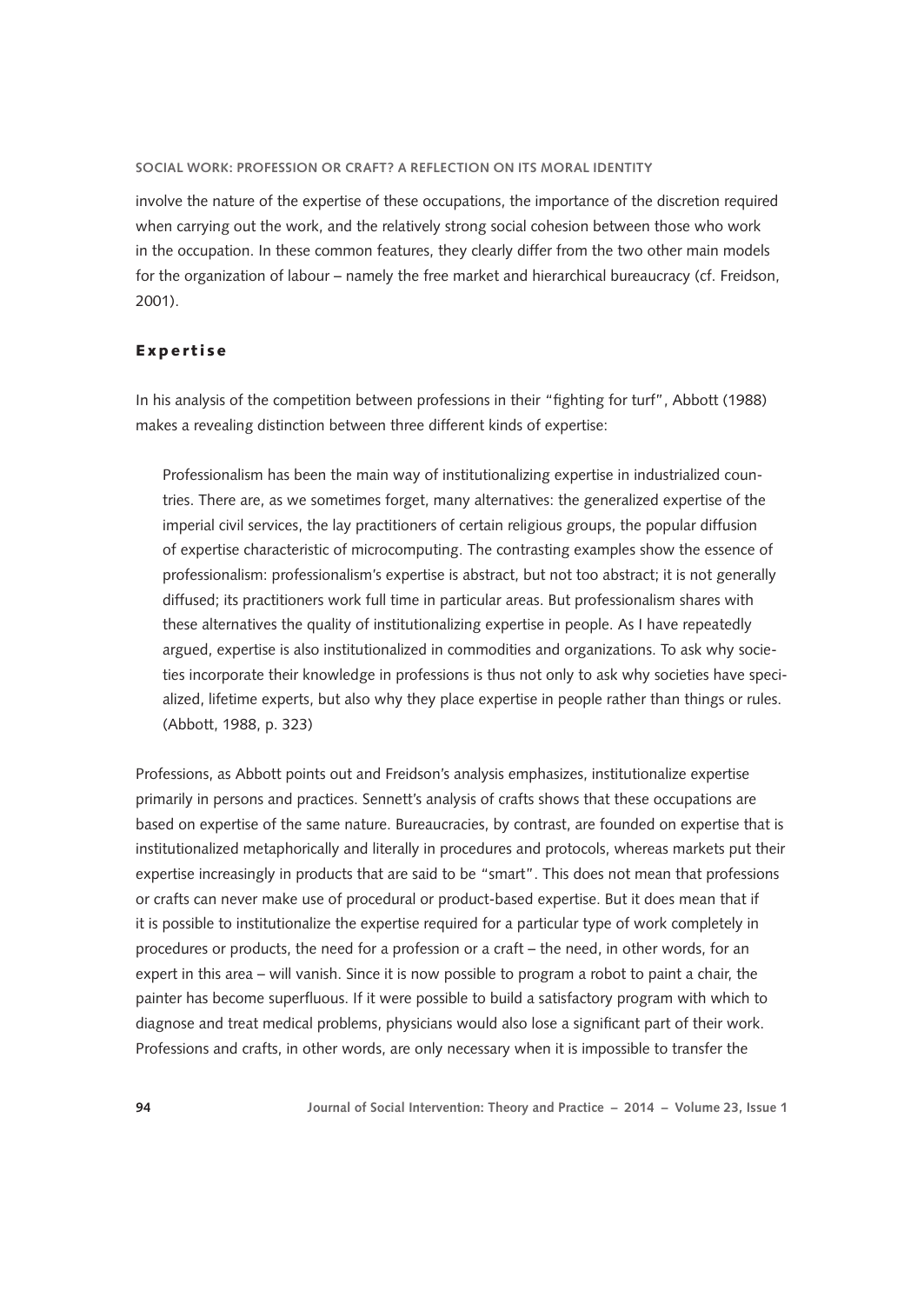expertise needed for a particular job to a large extent to products or procedures; that is the *raison d'être* of professions and crafts.

# Discretion

In their trait-based approach to professions, Carr-Saunders and Wilson (1933) reveal the necessity for personalized expertise:

In the navigation of a ship or the inspection of a mine, the essential element, from the point of view of the safety of the public, is the proper observance of a routine. In the practice of law or medicine, on the other hand, the essential element is the exercise of the faculty of judgement, and its exercise, moreover, in circumstances where the validity of the judgement must be a matter of opinion. […] The point which requires emphasis is that the main object of state registration of mine managers and officers of the merchant navy is a negative and preventive one, namely, the avoidance of catastrophe; and it is primarily upon the observance of a routine that this depends. In the case of doctors and lawyers, on the other hand, the main object is positive and constructive, namely, the successful treatment of disease and the assistance of persons in the ascertainment and prosecution of their legal rights; and what is needed for its achievement is, not caution, but good judgement. (Carr-Saunders & Wilson, 1933, p. 399)

Since the expertise of professions and crafts cannot be reduced to procedures or products, and the work cannot therefore be reduced to routines, individuals are required who are capable of judging the situation at hand, deciding what action is needed and acting accordingly. Seen from the power perspective on work, the large amount of discretion in these occupations is at odds with other models for the organization of work: for example, the boss is the boss in the hierarchical bureaucracy, while in competition on the free market the customer always is right, especially when he or she has sufficient money (cf. Freidson, 2001).

# Cohesion

Within professions and crafts as occupational groups, individual loyalty and social cohesion are strong while intra-occupational competition is weak, certainly compared to commercial work. Professions and crafts are well-organized into associations or guilds, they are based on occupational standards and they ensure that new practitioners are educated appropriately. They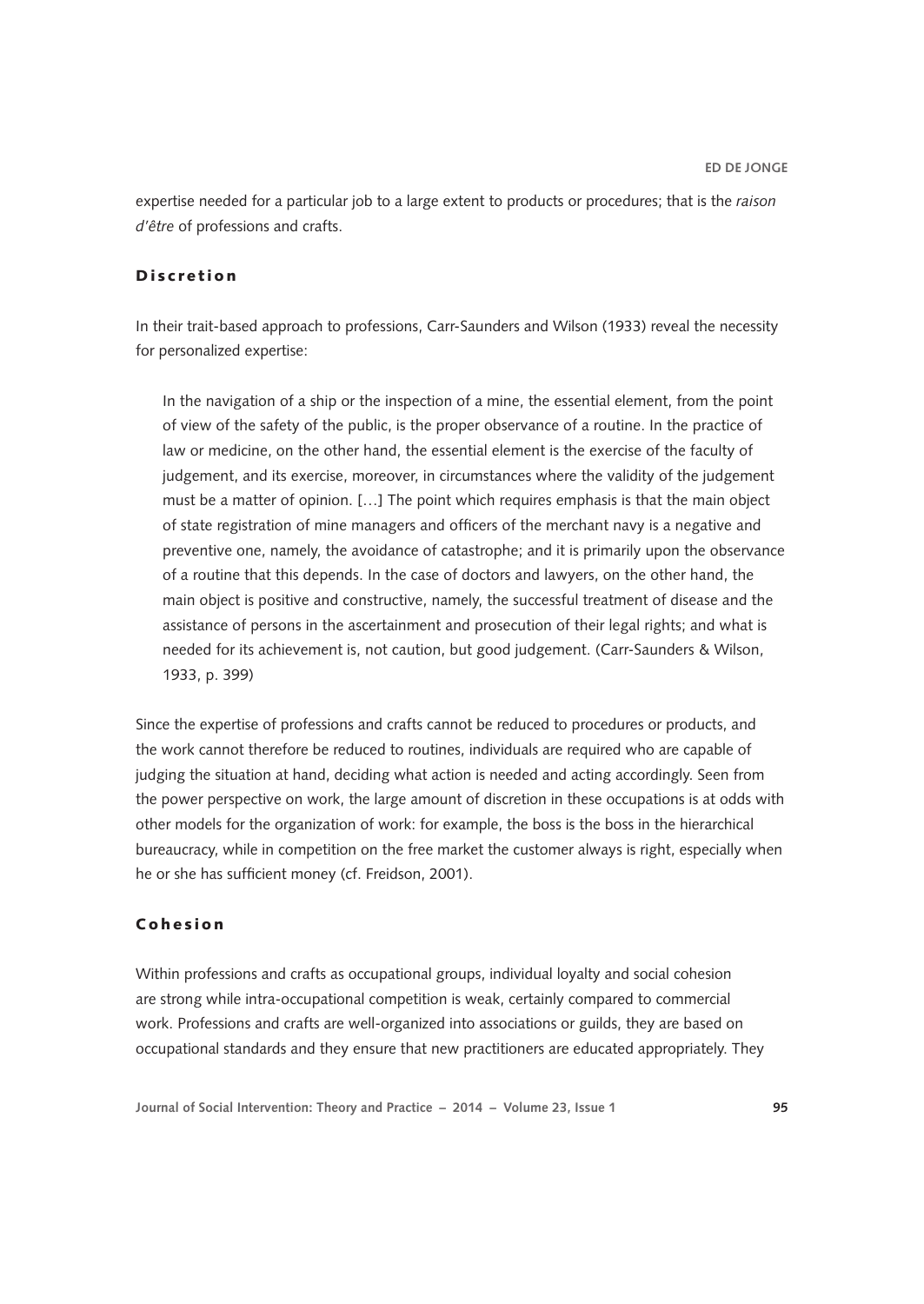are well established in society by means of public trust and occupational accountability (cf. Durkheim, 1958; Freidson, 2001; Sennett, 2008).

We could mention many other similarities between professions [as analysed by Freidson (2001)], and crafts [as Sennett (2008) describes them]: calling, code, quality, dedication, honour, pride, practice, experience, pragmatism, innovation and so on (see De Jonge, 2011). These similarities between professions and crafts cannot disguise, however, the differences between these two types of occupations. It is true that both types of expertise are associated with a large degree of discretion, but the nature of this discretion differs. Freidson (2001) distinguishes two types of discretionary specialization – manual on the one hand, which involves a large amount of practical and tacit knowledge, and mental on the other hand, which is based primarily on formal knowledge. Clearly, crafts are based primarily on manual discretionary specialization while professions rely on a large amount of mental discretionary specialization. Although this distinction is not absolute, there is nevertheless a fundamental difference between the knowledge base of professions and crafts. Similarly it is true that both types of occupations feature strong social cohesion, but is it worth noting that in the historical period during which the traditional crafts and their guilds began to fade, the classical professions, as well as some newer ones began to flourish (cf. Carr-Saunders & Wilson, 1933; Reader, 1966; Abbott, 1988).

# AN IDEAL TYPICAL APPROACH OF PROFESSIONS AND CRAFTS

In order to understand the relationship between professions and crafts, as well as how their similarities and differences interrelate, we have to take recourse to the ideal-typical approach. Freidson (2001, p. 5) notes that only an ideal-typical approach of professionalism "can provide focus and direction to empirical studies". Weber (1985a,b, 1980), who developed the idealtypical approach, stresses that the construction of an ideal type is based on attributing a specific (and therefore arbitrary and temporary) meaning and value to the cultural phenomenon at hand, selecting the relevant characteristics of this phenomenon in the light of the ascribed meaning and value, and logically connecting these central characteristics. It would be hard to find a relevant characteristic of professionalism that is not described by Freidson's exhaustive account, but the connection between these characteristics seems to be based largely on the association of ideas, to use a phrase of David Hume, while the meaning and value he ascribes to this phenomenon is somewhat ambiguous. This may explain why Freidson (2001, p. vii) speaks of his "sense of inadequacy" and compares his book to a "doughy mass". It is beyond the scope of this contribution to unravel the associations underlying Freidson's construction of an ideal type of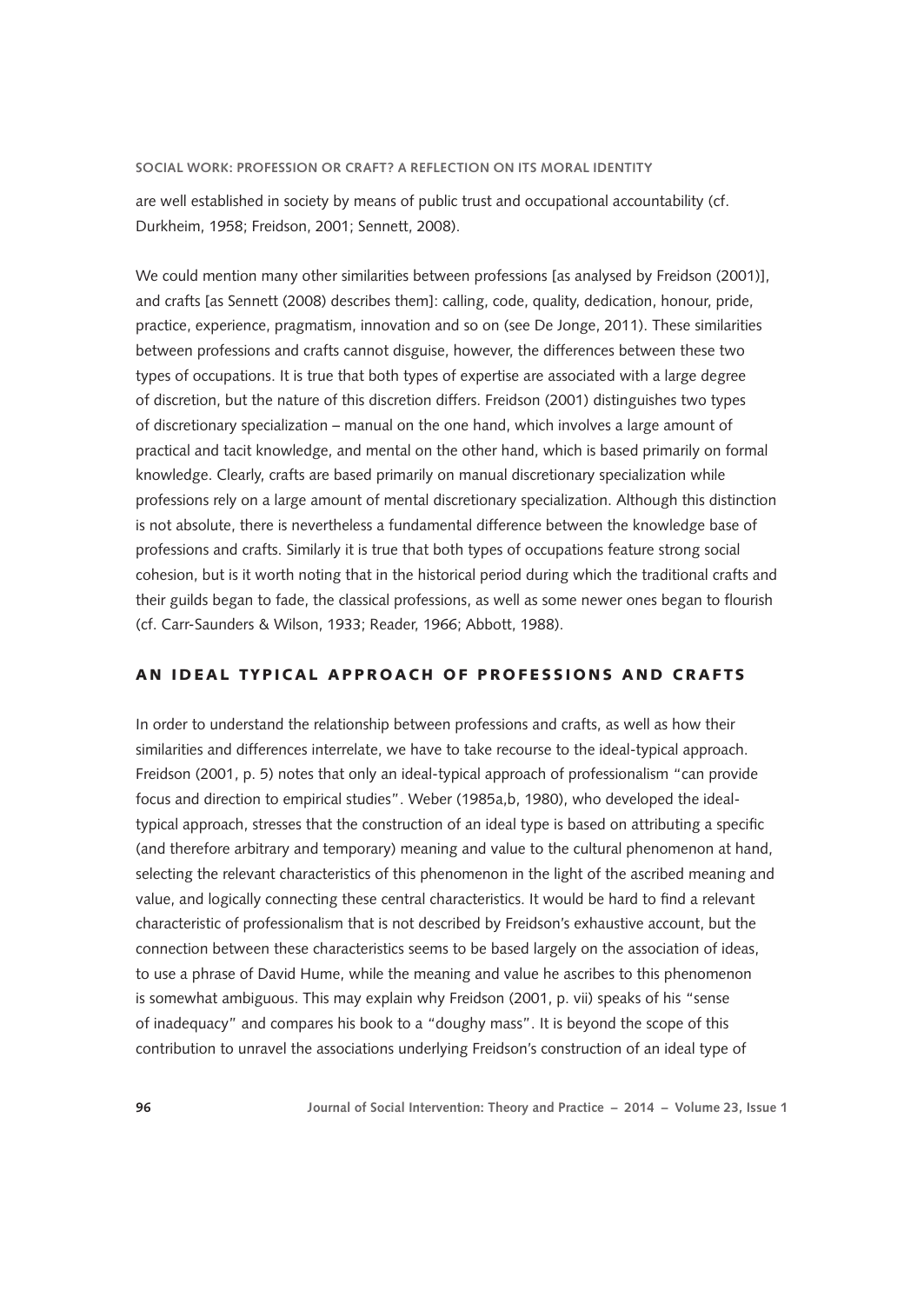professionalism, but the ambiguity can easily be illustrated by pointing to a remarkable shift in the tone of his book: at the start of the book. Freidson (2001, p. 13) stresses that in his approach to professionalism he wants to avoid "pretentious, sometimes sanctimonious overtones" and "the fog of mystique", while the last chapter is dedicated overtly to "The Soul of Professionalism". Broadly, the meaning and value that Freidson attributes to professionalism in the course of his book seems to progress from a power perspective (the control of work) through an expertise perspective (mental discretionary specialization) to a moral perspective (doing "good work"). It is this latter perspective that can be used to construct an ideal type of professionalism that clarifies the positive potential of professionalism (cf. Sullivan, 2005) and that is logically coherent (cf. De Jonge, 2011).

## Professionalism

In summarizing his ideal type of professionalism, Freidson (2001, p. 127) confines the description of his moral perspective on this phenomenon to: "an ideology that asserts greater commitment to doing good work than to economic gain and to the quality rather than the economic efficiency of work". Indeed, this description enables us to distinguish the three main models for organizing work: while the market focuses on economic gain and bureaucracy (at least according to Freidson) seeks efficiency, professionalism aims at doing good work of good quality. Nevertheless, Freidson's moral perspective on this phenomenon in his analysis is much richer than his own summary would suggest. If we seek to understand what goodness and quality in relation to professionalism really mean, we can find two major clues in his book. For Freidson frequently links professionalism with "a transcendent value" and "the common good" (which is phrased in various ways). We can combine these two characteristics by speaking of "humanitarian value", since a transcendent value that serves the common good will inevitably be a humanitarian value. Essentially, then, professions seek to further a specific humanitarian value. This can be illustrated by an ideal-typical approach to the three classical professions, on whose identification there is a rare consensus in the scientific literature on professionalism (from Flexner, 1915 and before to Freidson, 2001 and beyond). Freidson (2001, p. 167) notices that the three classical professions all aim at one specific transcendent value: the medical profession focuses on health, the legal profession on justice, and the religious profession on salvation (cf. Koehn, 1994). In accordance with these professional focuses, we can discern three different existential domains. Health, as the core value of the medical professional, relates to the physical domain; it concerns our relationship to our own body. Justice, as the core value of the legal profession, is important within the social domain; it concerns our relationship with other people. Salvation, as the core value of the religious profession, belongs to the spiritual domain; it concerns (for believers) our relationship to the Supreme Being. Furthermore,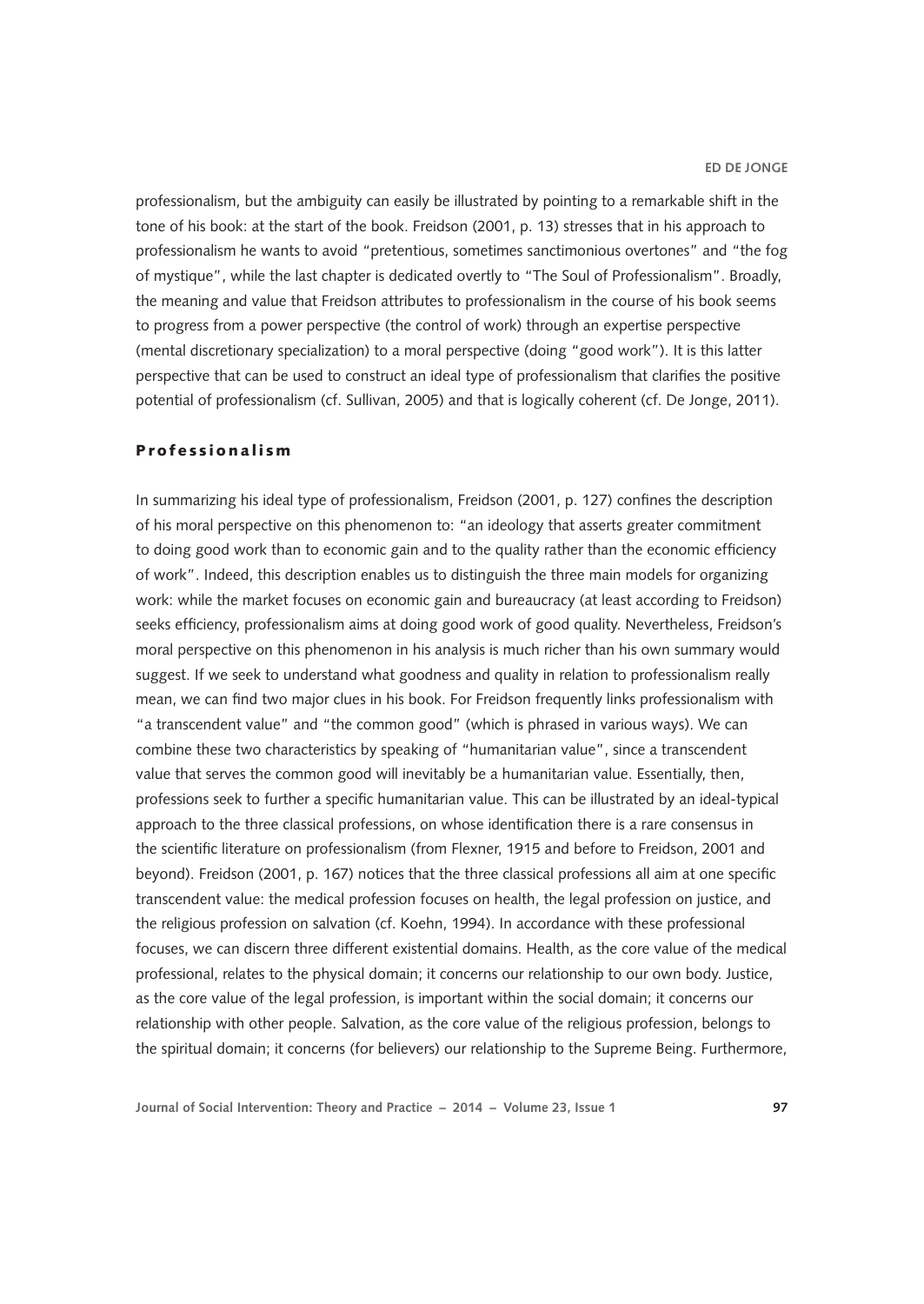all professions deal primarily with complexity, a characteristic that seems to be present in all literature on professionalism but which is particularly emphasized and clarified by Schön (1983, 1987), who speaks about uncertainty, unpredictability and instability, for example. In sum, we can, at least as far as the ideal types are concerned, speak of a professional mission (cf. Bucher & Strauss, 1965), which could be defined as: realizing a specific humanitarian value within a confined existential domain under complex circumstances, mostly through direct contact with individuals.

### Craftsmanship

The professional mission that is at the core of ideal-typical professional occupations can in no way be applied to crafts. It is quite impossible to relate crafts such as painting and carpentry to a mission. Reading Sennett's (2008) account of crafts, however, from an ideal-typical point of view and with the definition of the professional mission in the back of our minds, we can discern an ideal-typical characterization of these occupations: he remarks that all crafts were originally based on mastery over and manipulation of concrete materials such as stone, wool, clay, metal or wood. This occupational identity leads to a different occupational ethos, as many of Sennett's remarks about craftsmanship illustrate. For instance, Sennett captures an important aspect of the ethos of craftsmanship in the phrase "good work for its own sake". For a professional, this is completely inconceivable, since it would mean that a surgeon for instance could say: "Well, I doubt whether the health of the patient will benefit from it, but we really carried out a first-class surgery". In professions, good work is never performed for its own sake, but for the sake of realizing a humanitarian value. While crafts focus on doing things right, in professions doing things right is always preceded by doing the right things. The quality of performance in professional work is, in other words, closely related to and to a large degree dependent on the quality of the eventual results of this work. By contrast, Sennett rightly describes the attitude of the craftsman as more focused on the "how" than on the "why". According to Sennett, a craftsman chooses nature to be his guide rather than spiritual values. He also recognizes the ethical ambiguity of crafts and speaks about Pandora's box and the banality of evil. He points out that complexity is part of craftsmanship, but in crafts complexity is the exception, while in professions it is, paradoxically speaking, more of a daily routine.

#### Reflective practitioners

The concept of the reflective practitioner, as developed by Schön (1983, 1987), can be used to illustrate this difference. Many of the characteristics of the reflective practitioner, such as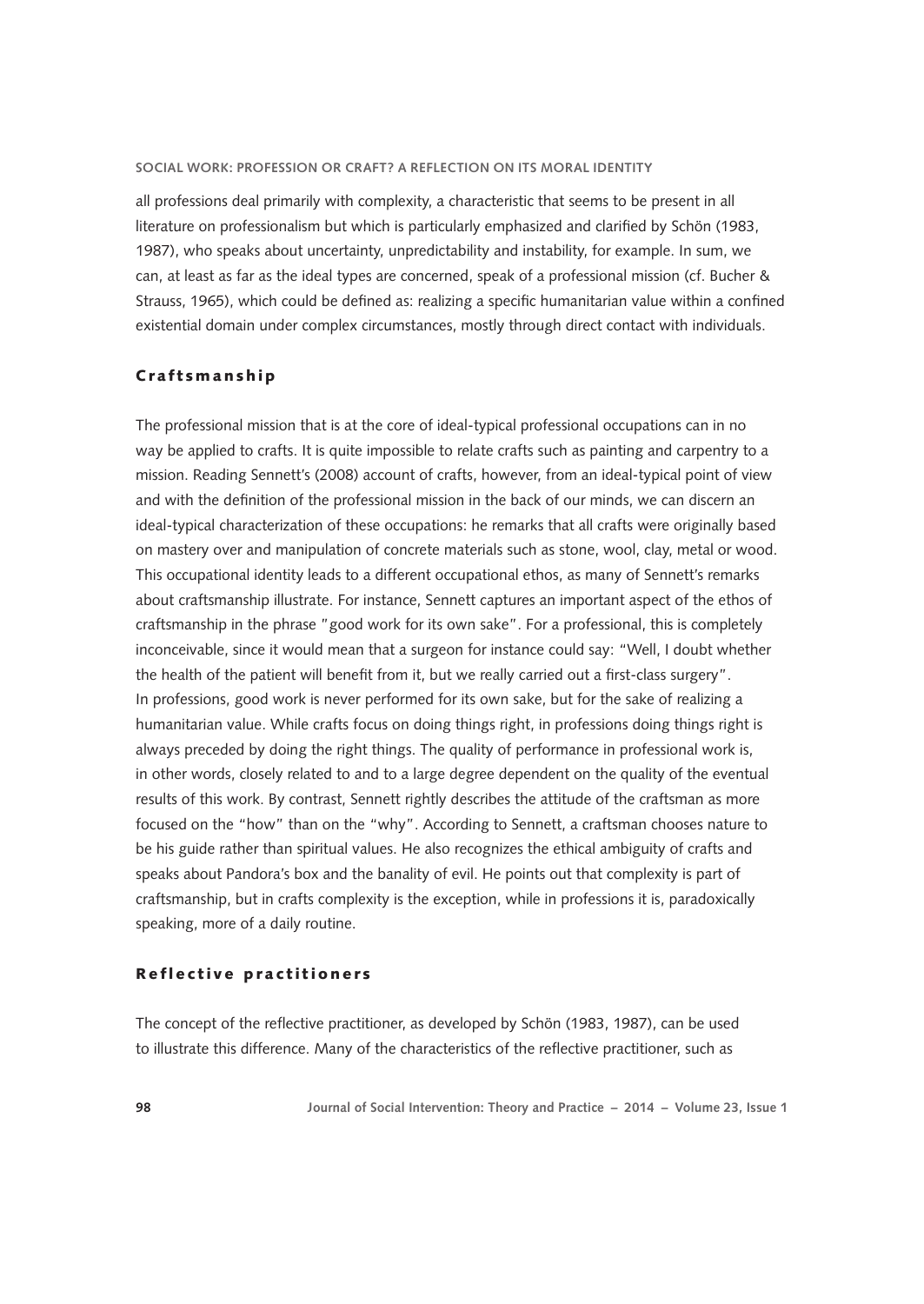knowing-in-practice and reflection-in-action, can be applied to both professions and crafts. Schön uses examples from both occupational domains, such as the reflective conversation between a professional and a client or the construction of a fence. However, there is a criterion is his approach that is important for professions and much less so for crafts.

In the varied topography of professional practice, there is a high, hard ground overlooking a swamp. On the high ground, manageable problems lend themselves to solution through the application of research-based theory and technique. In the swampy lowland, messy, confusing problems defy technical solution. The irony of the situation is that the problems of the high ground tend to be relatively unimportant to individuals or society at large, however great their technical interest may be, while in the swamp lie the problems of greatest human concern. The practitioner must choose. Shall he remain on the high ground where he can solve relatively unimportant problems according to prevailing standards of rigor, or shall he descend to the swamp of important problems and non-rigorous inquiry? (Schön, 1987, p. 3)

For craftsmen this question is a matter of individual preference, of personal challenge. There is no contradiction in being a craftsman and being on the high ground. For professionals, however, Schön's question is a matter of occupational obligation. Crafts can very well exist without messy problems, but professions would not exist without the swampy lowlands.

Flexner (2001) pointed out the distinction between professionalism and craftsmanship almost a century ago. An ideal-typical approach in the expert models for the organization of work reveals that professions focus on realizing abstract values, while crafts are based on manipulating concrete materials. This implies that the phrase "good work" has a different meaning for both types of occupations. For professions, good work implies realizing humanitarian values, while for crafts good work is demonstrated in the mastery of concrete materials. This ideal-typical approach not only has theoretical significance, for the distinction can easily be traced in reality, although in reality no existing occupation is entirely one or the other. But even if an existing occupation is a mixture of professional and craft-like elements, the identity of an occupation can only be determined by establishing whether it is primarily based on realizing humanitarian values or mastery of concrete materials. This brings us to the question of the nature of social work – is it a craft because it is based on the manipulation of people as its "material"? Or is it a profession that aims at realizing a humanitarian value – for instance human welfare and well-being?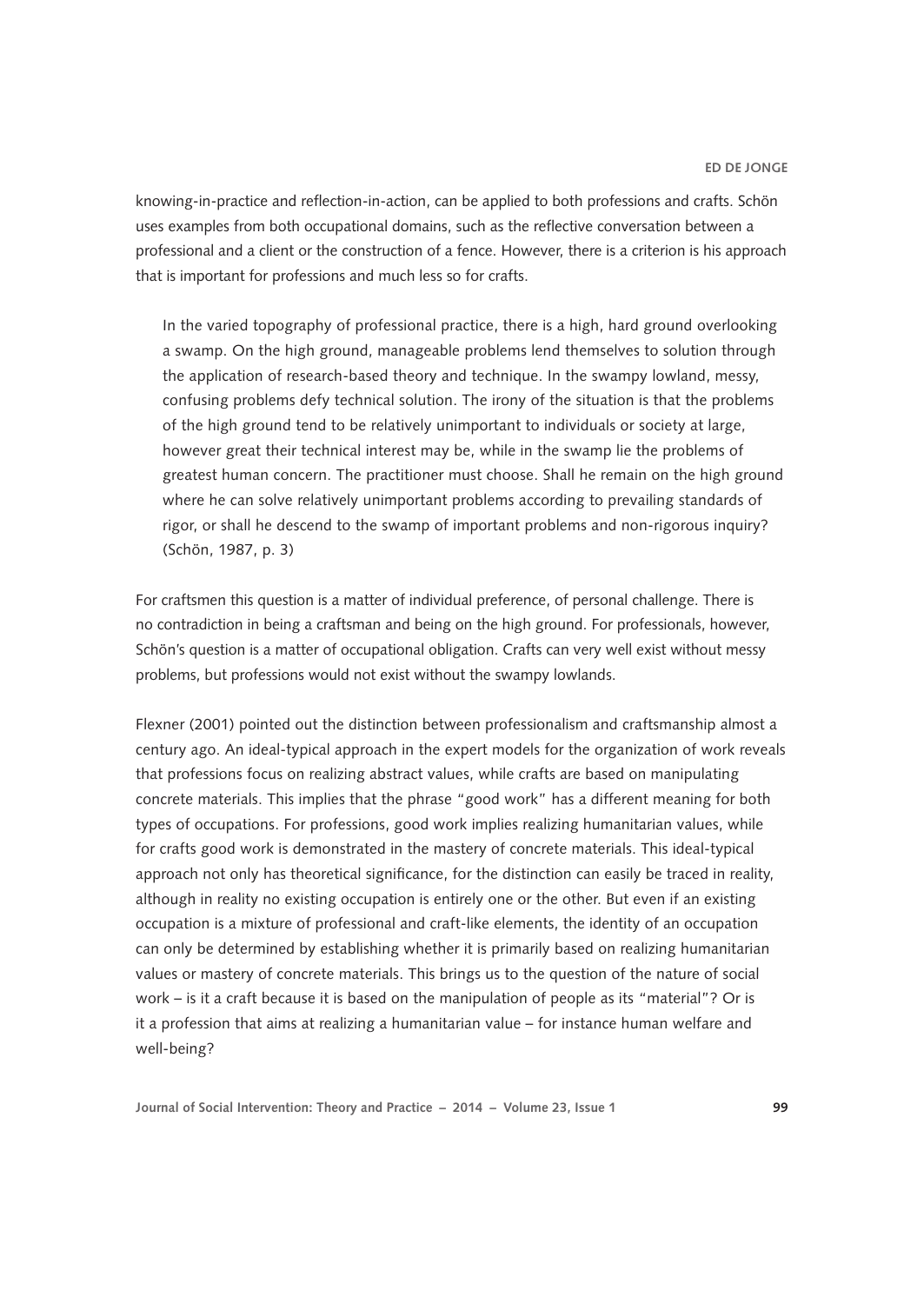# THE PROFESSIONAL IDENTITY OF SOCIAL WORK

If we wish to understand the occupational identity of social work, we have first of all to look at how the occupation presents itself to the world. Of course we must allow for the fact that it may seek to present itself in a flattering light, but on the other hand we should only raise serious objections to this self-presentation when there is good reason to do so . In 2000, the International Federation of Social Workers (IFSW) accepted a brief definition of social work<sup>1</sup>. This definition is quite revealing with regard to the occupational identity of social work.

- • First of all, social work is presented specifically as a profession, for the definition speaks of "the social work profession" and "professional social work".
- • Second, the definition states explicitly that social work has a humanitarian core: "Social work grew out of humanitarian and democratic ideals, and its values are based on respect for the equality, worth, and dignity of all people".
- Third, social work is said to have a mission: "Its mission is to enable all people to develop their full potential, enrich their lives, and prevent dysfunction".
- Fourth, social work has a core value: "The social work profession promotes social change, problem solving in human relationships and the empowerment and liberation of people to enhance well-being". Although well-being is the core value of social work, there are nevertheless many other values that are relevant to this occupation, as shown in the definition: "humanitarian and democratic ideals"; "the equality, worth, and dignity of all people"; "develop their full potential"; "human rights and social justice"; "empowerment and liberation"; "solidarity".
- • Fifth, social work focuses on one particular domain of life: "[…] social work intervenes at the points where people interact with their environment".
- Finally, within this domain the occupation deals with complexity: "Social work [...] recognizes the complexity of interaction between human beings and their environments, and the capacity of people both to be affected by and to alter the multiple influences upon them, including biopsychosocial factors".

A similar analysis could be made of the way in which social work in the Netherlands presents itself – using for instance the occupational profile and ethical code of "maatschappelijk werk". This occupation presents itself explicitly as a profession (NVMW, 2006) and defines a mission (NVMW, 2010). The valuable core of this profession is to ensure that people can realize their full potential in life ("optimaal tot zijn recht komen") in reciprocity with their social and societal environment.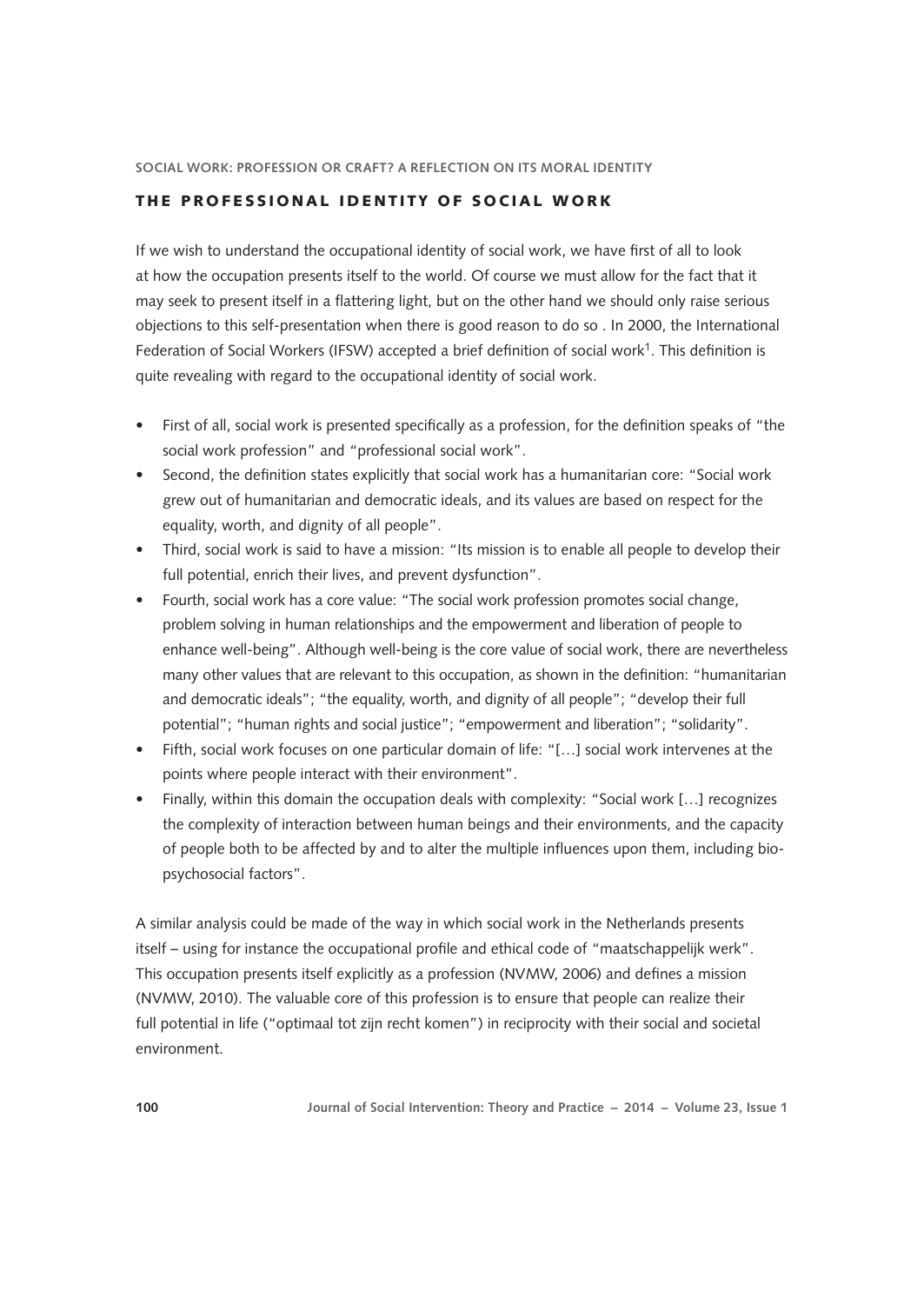Of course, we could question whether the existing occupation known as social work fully lives up to this ideal, to this ideal typical standard, in reality. Its theoretical foundations and methodological tools, for instance, are less well developed than those of the medical profession. Such flaws in the professional nature of social work, however, indicate primarily that the professionalization of this occupation remains quite a challenge. More importantly, its core values are somewhat diffuse and its domain of life is not very clearly defined. This also implies, however, a kind of moral and professional complexity that is foreign to the classical professions. For instance, social work seems to be particularly susceptible to influences which we could refer to as fashions of ideology and policy. But putting aside the debate about the professional nature of social work as it is practised, there can be no question about its occupational identity: social work is a profession, and in no sense a craft. This does not mean, however, that Sennett's account of craftsmanship has nothing to offer to the development of social work – quite the contrary. But it should only be relevant in complementing the fundamentally professional nature of social work, and not as a substitute for it. Craftsmanship can only contribute to the professionalization of social work when its professional mission remains the central focus. Indeed, all aspects of craftsmanship that can further the realization of the professional mission should be welcomed by the social work profession.

# THE MORAL IDENTITY OF PROFESSIONS

Professions are unique occupations because they have a moral identity, while other occupations have an amoral (not to be confused with an immoral) identity. Of course, in reality morality is a complex phenomenon. Sennett (2008), for instance, shows in his analysis that crafts in reality are connected with moral practices in many ways. But the fact remains that crafts focus on the how and not on the why, and this limits the involvement of morality in the practice of crafts in an essential way. Their moral dimension can be heightened through social measures, but these measures have no influence on the occupational identity of the crafts as such.

#### Moral occupations

Professions are moral occupations: the core of these occupations is of an entirely moral nature. The specific humanitarian value is ideal-typically the moral core around which the occupation of social work evolves and revolves. This implies that in the end, this value determines what belongs to the occupation and what does not in terms of tasks, roles, expertise, practices. The professional mission is decisive: if an activity helps to realize the specific humanitarian value (in a humanitarian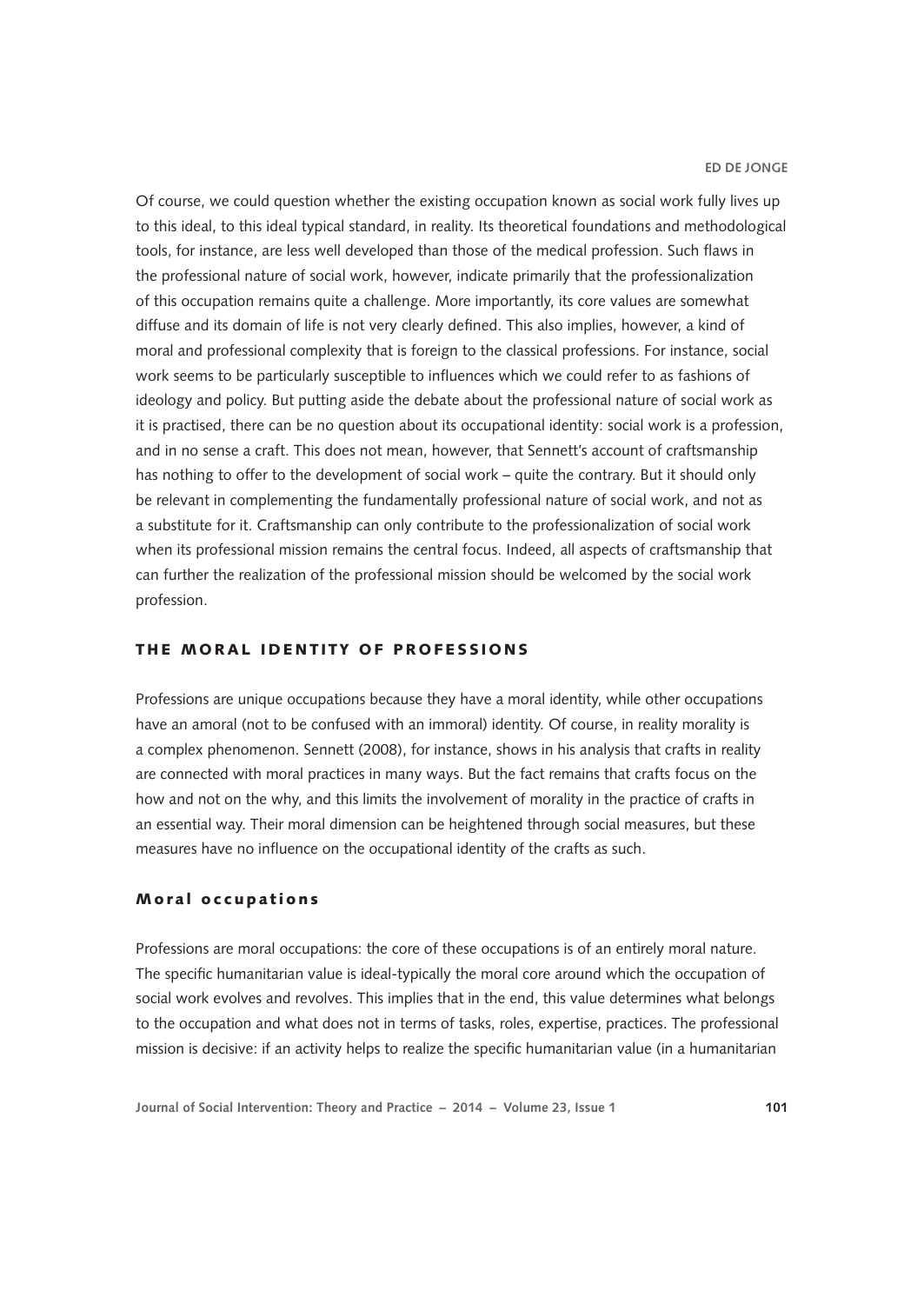way), then it can be considered part of the profession. It is therefore impossible to arrange the knowledge base of a profession purely according to abstract theoretical principles. The way work is done in a profession can revolutionize the profession without altering its professional identity. Surgery, for instance, does not necessarily imply the use of scalpels.

## Moral practitioners

Moral occupations require moral practitioners. Professionals are practitioners with a moral identity. In ideal-typical terms, they are moved by a secular calling (Larson, 1977), which means that they are intrinsically motivated for the work they do. A profession is a vocation based on the vocation of a professional. Professionals usually devote their lives to their occupation, much more than to the organization they work for (Freidson, 2001). Therefore the professional attitude is a crucial part of the occupational identity of professional workers, based on virtues such as respect and dedication (Banks & Gallagher, 2009).

## Moral work

Professional work essentially entails taking decisions that have an intrinsically moral character – the prescription written by a physician, the verdict handed down by a judge or the absolution given by a Catholic priest. Of course, moral questions can occur in every occupation. But the moral aspects of these questions do not arise from the identity of the occupation as such, but either from the individual morality of the practitioner as a person or citizen, or from the social morality of the context in which the work is carried out. Making decisions in matters of health or justice, on the other hand, is in itself a moral activity, regardless of the morality of the practitioner or the social context.

#### Moral expertise

Professional expertise is essentially moral expertise. Professional discretionary judgments always have a substantial moral component. The expertise of crafts, on the other hand, is completely amoral. A carpenter can violate all ecological, economic and social principles of fair trade and yet still be an excellent expert. Moreover, he could even deliberately make lousy products without losing his expertise as a craftsman. But it is impossible for a surgeon to deliberately treat a patient badly without losing some of her professional expertise. Professional expertise cannot be separated from its moral core without losing its professional nature.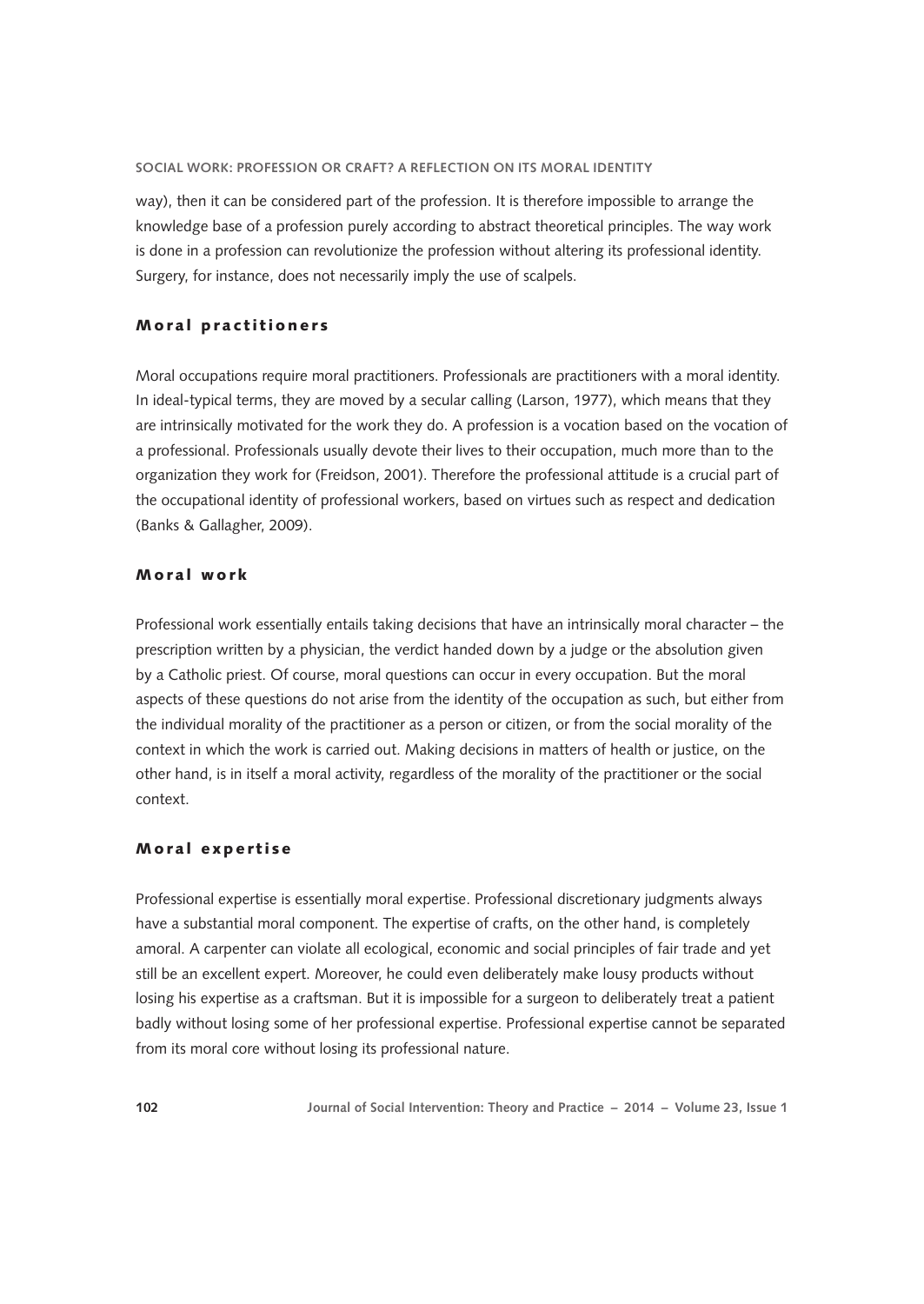# Moral dilemmas

Only professions have occupational dilemmas, that is to say moral dilemmas that are rooted in the intrinsic identity of the occupation, and not primarily in the morality of the practitioners themselves or their social environment. Health as a humanitarian value, for instance, implies a tension between the quality and the quantity of life. Justice encompasses a tension between individual freedom and social equality, like wellbeing. It is therefore impossible to work as a professional in these areas without being confronted with moral dilemmas. A physician, for instance, may be forced by circumstances to decide who will live, a pregnant woman or her unborn child. She cannot avoid this decision, and it may even be impossible to consult others before making her decision. Likewise, social workers are confronted with moral dilemmas, for instance in cases of domestic violence (cf. De Jonge, 1995; Van Doorn, 2008). A craftsman, on the other hand, can always conclude that the problem at hand is too complex for his expertise and simply walk away. If he feels obliged to stay and at least try to do something, it will be first of all as a person or as a citizen and not as a craftsman.

# **CONCLUSION**

Trying to decide whether social work is a profession or a craft may appear to be a rather academic discussion of little relevance to daily practice. Nevertheless, the question is relevant to the identity of social work and its place in society, both now and in the future.

This is illustrated by recent developments in the Netherlands, where a new law for social and societal support (or "Wet Maatschappelijke Ondersteuning") has been followed up with a new style of welfare ("Welzijn Nieuwe Stijl") in the form of guidelines issued by the Dutch government (see MVWS, 2010). This new style of welfare is based on eight beacons, the last of which explicitly declares that social professionals are to be given discretionary space. However, the document also states the following:

A necessary condition for the success of the New Style of Welfare is the improvement of the relationship between local government and welfare organizations. […] Local government is to take the lead and decide which social and societal challenges should be met and which goals it wishes to be realized. It is the responsibility of the [welfare] organization to decide how this goal can best be realized and which activities and services to deploy. (see MVWS, 2010, p. 30; author's translation from the Dutch original)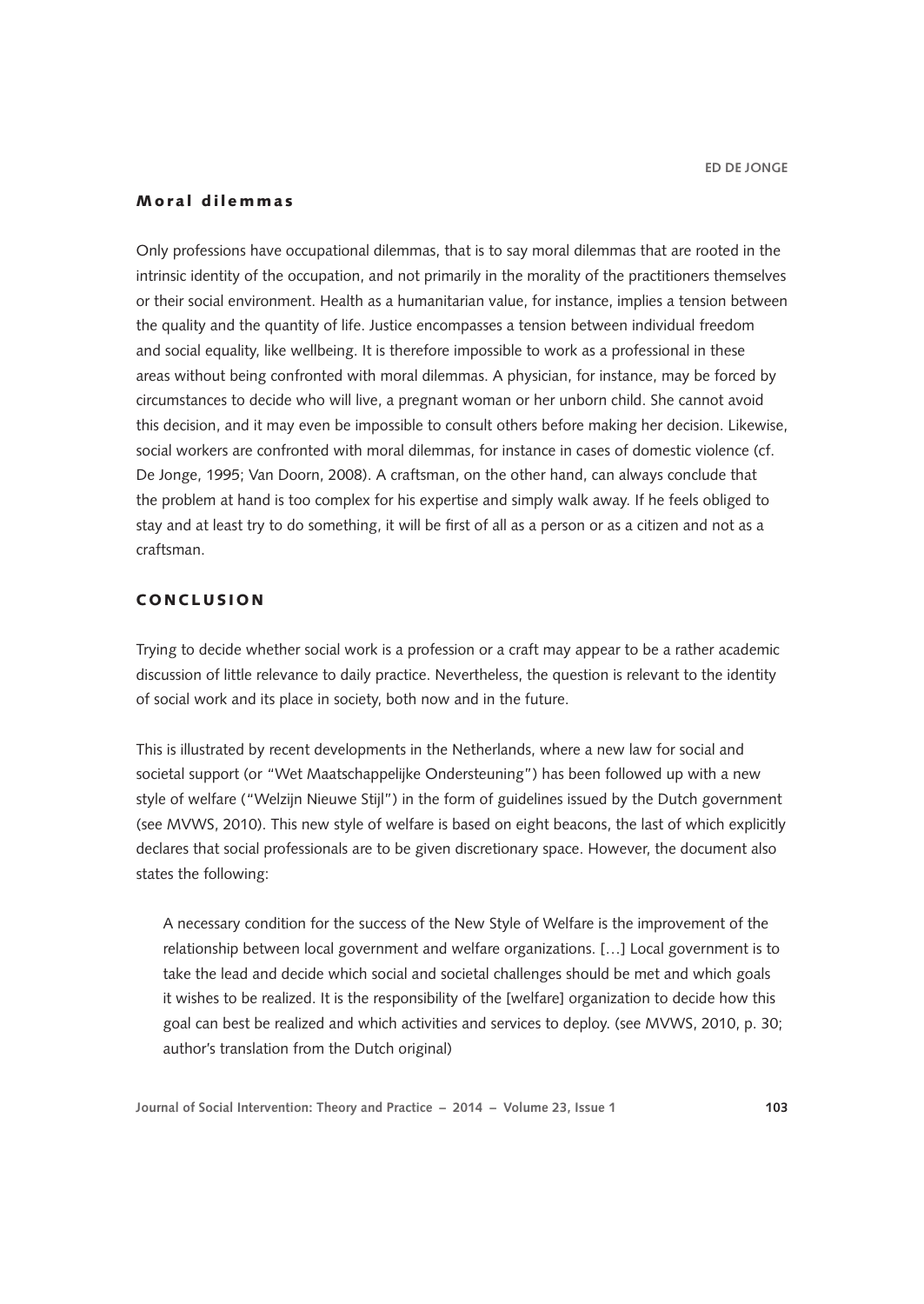According to this redefinition of the relationship between local government and the work of welfare organizations, and by consequence the redefinition of the work of social workers, is reduced to the "how". Although the document speaks of social workers specifically as professionals, their tasks are implicitly reduced to the work of craftsmen.

Supposing that social work is a craft – either by stating this explicitly or implicitly limiting the tasks of the workers to the "how" and to doing things in the right way – implies a denial that social work is in essence a profession. Denying that social work is a profession means depriving it of its moral identity. This, in turn, would reduce professional social workers to amoral social engineers, ready to devote their expertise to any job they are instructed to carry out, whatever the outcome and regardless of the consequences. This is something that we should not allow to happen.

# NOTE

1 See the website of the International Federation of Social Workers: [http://ifsw.org/policies/](http://ifsw.org/policies/definition-of-social-work/) [definition-of-social-work/.](http://ifsw.org/policies/definition-of-social-work/)

# REFERENCES

- Abbott, A. (1988). *The system of professions: An essay on the division of expert labor*. Chicago/ London: University of Chicago Press.
- Banks, S., & Gallagher, A. (2009). *Ethics in professional life: Virtues for health and social care*. Basingstoke/New York: Palgrave Macmillan.

Bucher, R., & Strauss, A. (1965). Professions in process. In M.N. Zald (Ed.), *Social welfare institutions: A sociological reader* (pp. 539–553). New York/London/Sydney: Wiley.

Carr-Saunders, A.M., & Wilson, P.A. (1933). *The professions*. Oxford: Clarendon Press.

Doorn, L. van (2008). *Sociale professionals en morele oordeelsvorming: Openbare les lectoraat Innovatieve maatschappelijke dienstverlening* [Social Workers and Moral Judgment]. Utrecht: Hogeschool Utrecht.

Durkheim, É. (1958). *Professional ethics and civic morals*. Glencoe: The Free Press.

Flexner, A. (2001). Is social work a profession? *Research on Social Work Practice, 11*(2), 152–165.

Freidson, E. (2001). *Professionalism: The third logic*. Cambridge: Polity Press.

IFSW – International Federation of Social Workers (2000). *Definition of social work*. Retrieved from<http://ifsw.org/policies/definition-of-social-work/>.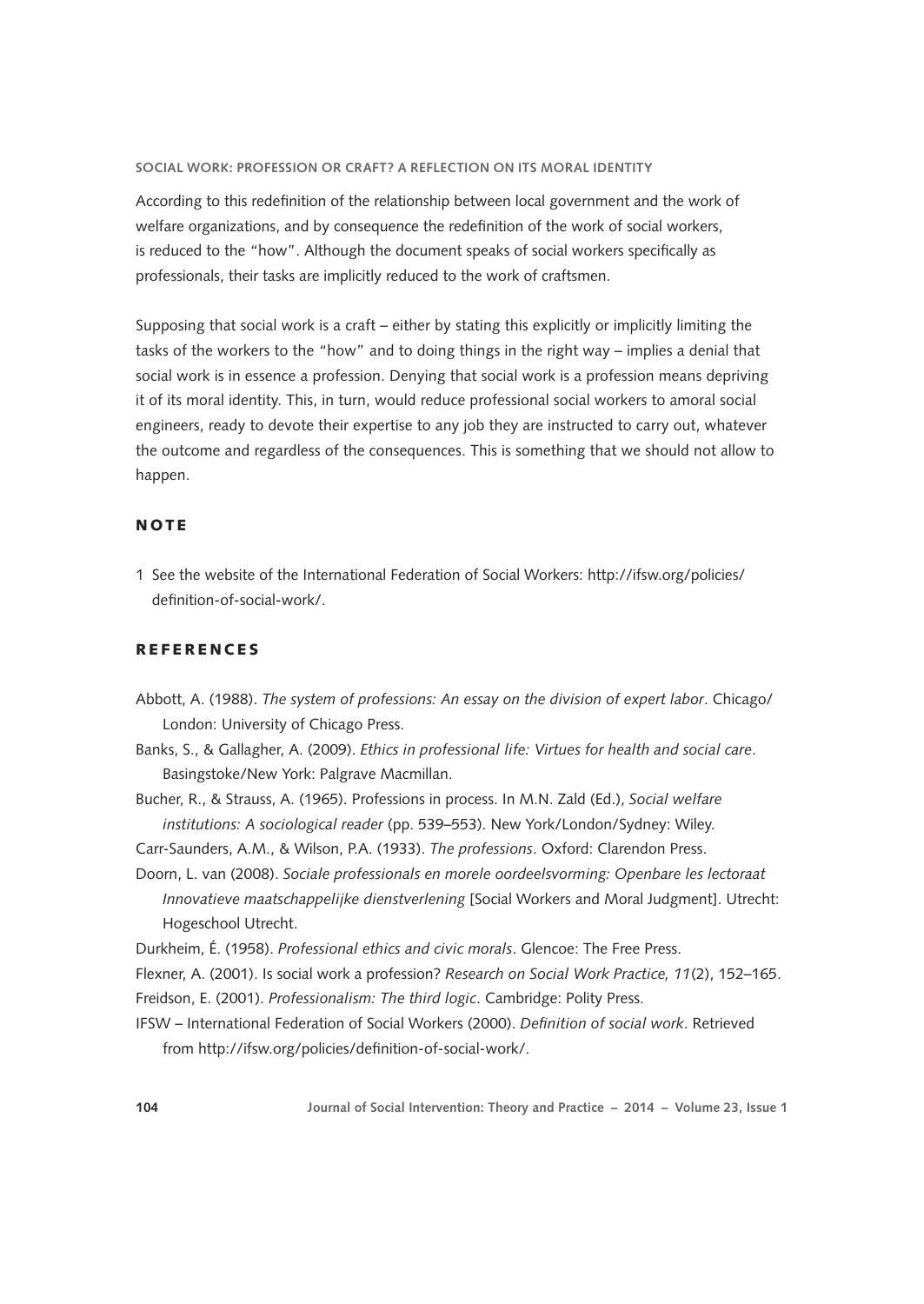- Jonge, E. de (1995). *Ethiek voor maatschappelijk werkers: Een methodische aanpak van morele dilemma's* [Social Work Ethics: A Methodical Approach of Moral Dilemmas]. Bussum: Coutinho.
- Jonge, E. de (2011). *Professionaliteit: Een model van kern en context* [Professionalism: A Model of its Core and Context]. Deventer: Professionaliteit.nu.
- Kamphuis, M. (Ed.) (1951). *Helpen als ambacht: Studies over maatschappelijk werk* [Helping as a Craft: Studies in Social Work]. Baarn: Bosch en Keuning.
- Koehn, D. (1994). *The ground of professional ethics*. London/New York: Routledge.
- Laan, G. van der (2005). *De sociale professional in drie dimensies* [The social professional in three dimensions]. Eindhoven: Fontys Hogescholen.
- Laan, G. van der (2006). *Maatschappelijk werk als ambacht: Inbedding en belichaming* [Social Work as a Craft: Embedding and Incorporation]. Amsterdam: SWP.
- Larson, M.S. (1977). *The rise of professionalism: A sociological analysis*. Berkeley/Los Angeles/ London: University of Chicago Press.
- Ministerie van Volksgezondheid, Welzijn en Sport MVWS (2010). *Welzijn Nieuwe Stijl* [Welfare New Style]. Den Haag: Ministerie van Volksgezondheid, Welzijn en Sport.
- NVMW Nederlandse Vereniging van Maatschappelijk Werkers (2006). *Beroepsprofiel van de maatschappelijk werker* [Occupational Profile of the Social Worker]. Utrecht: NVMW.
- NVMW Nederlandse Vereniging van Maatschappelijk Werkers (2010). *Beroepscode voor de maatschappelijk werker* [Ethical Code for the Social Worker]. Utrecht: NVMW.
- Reader, W.J. (1966). *Professional men: The rise of the professional classes in nineteenth-century England*. London: Weidenfeld and Nicolson.
- Schön, D. (1983). *The reflective practitioner: How professionals think in action*. New York: Basic Books.
- Schön, D. (1987). *Educating the reflective practitioner: Toward a new design for teaching and learning in the professions*. San Francisco: Jossey-Bass.
- Sennett, R. (2008). *The craftsman*. London: Allen Lane.
- Sullivan, W. (2005). *Work and integrity: The crisis and promise of professionalism in America*. New York: HarperCollins/San Francisco: Jossey-Bass.
- Tonkens, E. (2008). *Mondige burgers, getemde professionals: Marktwerking en professionaliteit in de publieke sector* [Articulate Citizens, Tamed Professionals: Free Market and Professionalism in the Public Sphere]. Amsterdam: Van Gennep.
- Weber, M. (1985a). Die "Objektivität" sozialwissenschaftlicher und sozialpolitischer Erkenntnis [The "Objectivity" of Social-scientific and Social-political Knowledge]. In J. Winckelmann (Ed.), *Gesammelte Aufsätze zur Wissenschaftslehre* (pp. 146–214). Tübingen: Mohr.